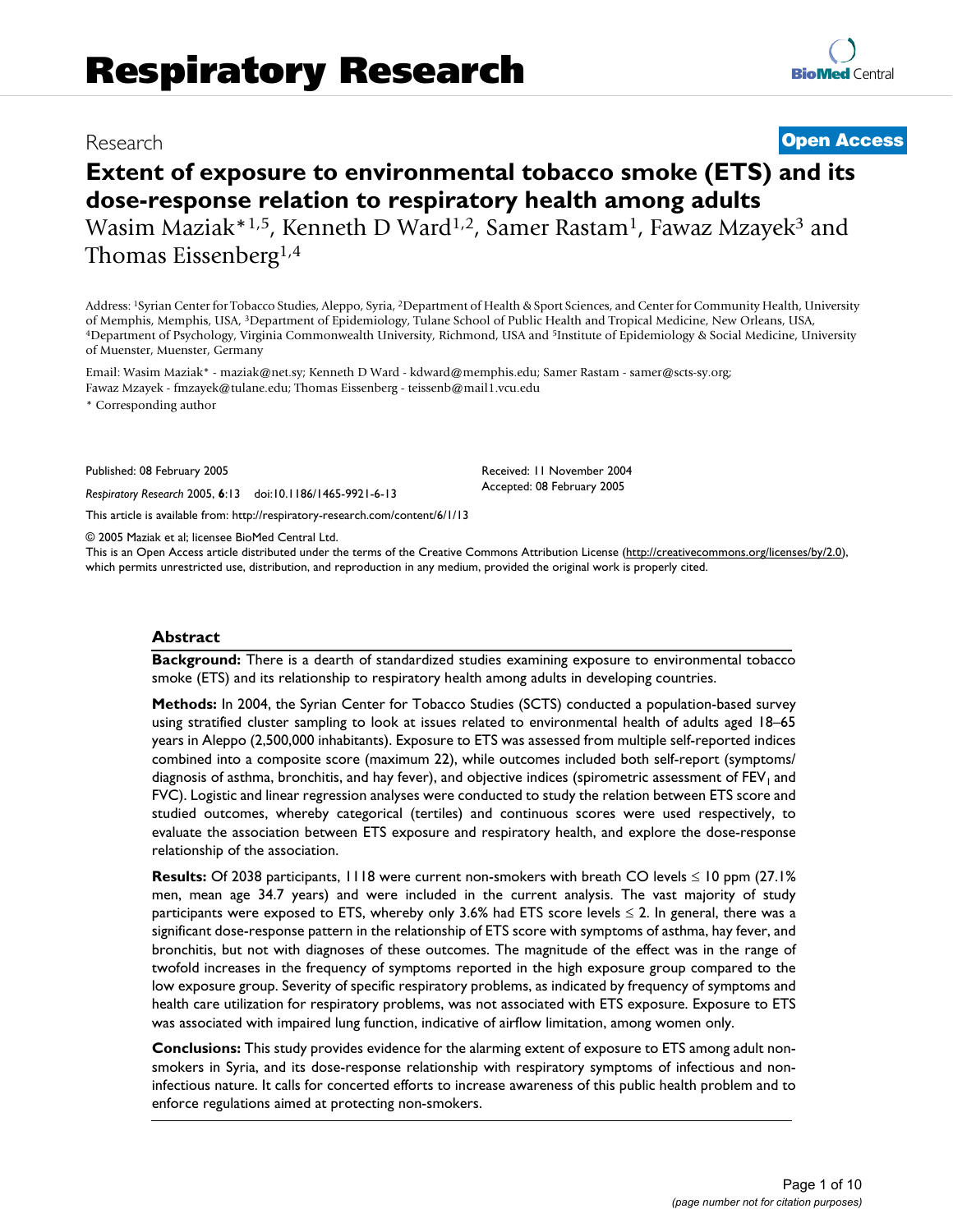# **Introduction**

The deleterious effects of exposure to ETS on the respiratory system of adults and children is well documented [1- 4]. Exposure to ETS not only influences respiratory health among those affected but also leads to increased health care utilization and costs because of respiratory problems [5,6]. For example, a recent study investigating more than 10,000 children in Germany showed that the risk of emergency department visits and hospitalizations from asthma was more than double for children exposed to 10 or more cigarettes/day compared to less exposed children [6]. ETS exposure was found to be associated with respiratory symptoms, abnormal lung functions, and increased bronchial responsiveness in children and adults [1-4,7,8]. Of special significance for developing countries, lower respiratory infection, the single most important cause of death for children below the age of 5 years, has been found to be associated with exposure to ETS [1,9-12]. However, with most studies of ETS exposure and respiratory health being done in developed countries, local evidence to promote clean air policies and to enforce existing policies are lacking in most of the developing world.

The situation with exposure to ETS in developing countries is likely to be aggravated by the widespread of smoking, lack of restrictions regarding indoor smoking, overcrowded housing conditions, and failure of health services [13-15]. Cigarette smoking in Aleppo is affecting some 70% of men and 20% of women aged 30–45 years, with an average of 1.2 cigarette smoker per household [16]. Moreover, Syria as well as other countries in the Eastern Mediterranean region (EMR) are experiencing an alarming increase in the popularity of waterpipe smoking [17,18]. Although this form of smoking is generally considered an outdoor social practice, research done at the Syrian Center for Tobacco Studies (SCTS) shows that more serious smokers demonstrate a predominantly individual use pattern (home, and alone) [19]. As such, waterpipe smoking may be an important source of ETS due to its emissions and length of smoking bouts [18,20]. Assessment of exposure to ETS, therefore, needs to encompass all information relevant to the studied setting and the smoking patterns of the target population.

Despite these troubling facts, there is a dearth of research examining the relationship between ETS exposure and respiratory health in developing countries, with the few available studies limited by poor outcome definition, lack of systematic exposure assessment, and inadequate control of confounding [21,22]. A recent review of this subject identifies a major limitation of available data being restricted to industrialized nations [3]. Generally, the use of different methodologies and markers of exposure and outcome precludes arriving at a clear picture of the relationship between ETS exposure and respiratory health. For example, not all studies have found a relationship between exposure to ETS and lung function impairment [23,24], some did not find a dose-response relationship [25], while others demonstrated gender-specific effects [24,26]. The reliance on single or historic indicators of exposure (spouse's smoking, maternal smoking during pregnancy) can lead to an imprecise estimation of exposure or recall problems [27,28]. Previous quantitative and qualitative research done in Aleppo has identified ETS as a potentially major health hazard in the indoor environment [16,29]. The current study, which is the first to assess respiratory health of adults and its relation to ETS exposure in Syria, is based on a population-based household survey (Aleppo Household Survey, AHS) done in Aleppo in 2004 utilizing multiple self-reported indicators of exposure and outcome as well as expired breath CO and spirometry.

# **Methods**

# *Population and sampling*

The target population consisted of adults 18–65 years of age residing in the greater city of Aleppo (around 2,500,000 inhabitants). Detailed description of the sampling design and procedures of the AHS is reported elsewhere and illustrated in Figure 1[16]. Briefly, stratified cluster sampling was used where residential neighborhoods of the city were stratified into two strata: formal and informal; according to the official description of the municipal registry (Figure 1). From each stratum, residential neighborhoods were randomly selected with probability proportional to size (PPS). Within each neighborhood, households were selected with equal probably and an adult was randomly selected from each.

The survey was conducted between May-August 2004, and the protocol and the informed consent documents were approved by the Institutional Review Boards at the University of Memphis and SCTS.

# *Design and procedures*

This interviewer-administered survey involved six, 2-person, mixed gender teams of surveyors equipped with notebook computers programmed to record questionnaire responses and measurements using a custom data entry program (Delphi programming language and SQL server DBMS). The questionnaire included 8 main sections; socio-demographics, general health and disability, chronic disease, respiratory health, household members' health, environmental health, smoking, and ETS exposure. For the assessment of respiratory health and risks, the questionnaire was developed based on relevant instruments (especially the European Community Respiratory Health Survey-ECRHS, the International Study of Asthma and Allergy in Children-ISAAC, and ETS exposure assessment instrument developed by Eisner and colleagues), as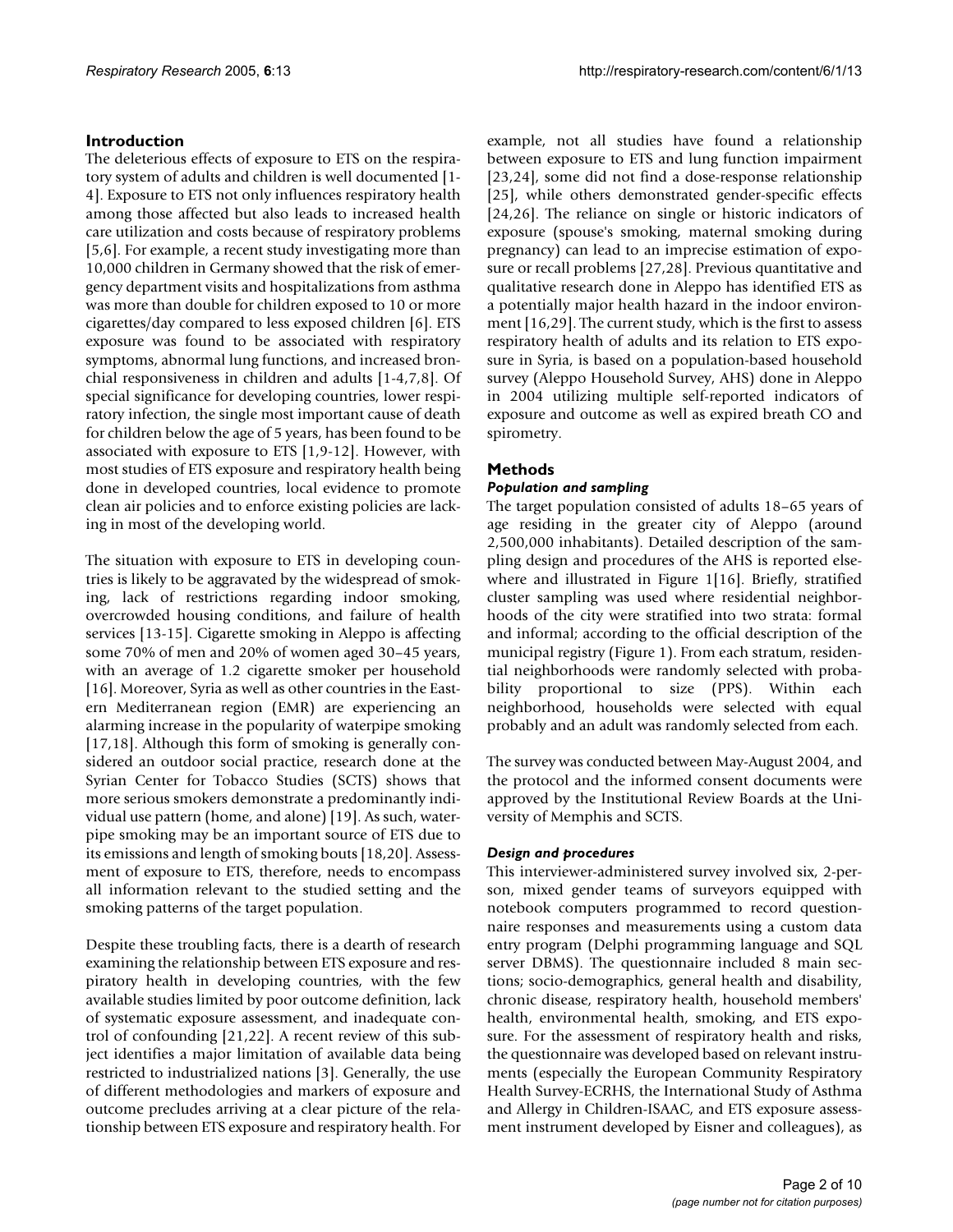

#### **Figure 1**

The overall sampling scheme of the Aleppo Household Survey. In the 1<sup>st</sup> step the target population was divided into two strata, formal and informal zones (where residential areas are build illegally or on a land not designated for housing). In the next step residential neighborhoods were selected with PPS, and within selected neighborhoods households and one adult within each were selected with equal probability.

well surveys done in Syria [29-35]. Next, the survey instrument and strategy were modified in terms of format, content, language, response categories, and recall period based on formative work conducted with key informants involved in the provision of health care as well as with residents, in addition to piloting in 20 randomly selected households [16,29]. After being randomly selected, all study participants underwent the detailed study interview and objective measurements; height using a sliding wall meter (Seca, Germany), body weight using digital scales (Camry, China), expired breath carbon monoxide (CO) using breath CO monitors (Vitalograph, US), and lung function tests using portable spirometers (Micro-plus, UK) according to a standard protocol (16).

#### *Exposure*

Data from self-reported non-smokers (both cigarettes and waterpipe), validated by breath CO levels  $\leq 10$  ppm (Table [1\)](#page-2-0) [36,37], were analyzed for this report. ETS exposure assessment utilized responses to multiple inquiries

|                                               | All participants<br>n (%) | Non-smokers with breath<br>$CO \leq 10$ ppm n $(\%)$ |
|-----------------------------------------------|---------------------------|------------------------------------------------------|
| Age                                           |                           |                                                      |
| 18-29 years                                   | 736 (36.1)                | 450 (40.3)                                           |
| $30 - 45$ years                               | 874 (42.9)                | 418 (37.4)                                           |
| $46 - 65$ years                               | 428 (21.0)                | 250 (22.4)                                           |
| Gender                                        |                           |                                                      |
| Men                                           | 921 (45.2)                | 303(27.1)                                            |
| Women                                         | 1117 (54.8)               | 815 (72.9)                                           |
| Religion                                      |                           |                                                      |
| Muslim                                        | 1938 (95.3)               | 1073(96.1)                                           |
| Christian                                     | 82 (4.0)                  | 37(3.3)                                              |
| Other                                         | 13(0.6)                   | 6(0.5)                                               |
| Race                                          |                           |                                                      |
| Arabs                                         | 1625 (79.9)               | 912(81.6)                                            |
| Non-Arabs                                     | 409 (20.1)                | 205 (18.4)                                           |
| Education                                     |                           |                                                      |
| <b>Illiterate</b>                             | 425 (20.9)                | 257 (23.0)                                           |
| $\leq$ 9 years                                | 1131(55.5)                | 578 (51.7)                                           |
| > 9 years                                     | 482 (23.7)                | 283 (25.3)                                           |
|                                               | mean ± SD                 | mean $\pm$ SD                                        |
| Total number of<br>people in the<br>household | $6.5 \pm 3.3$             | $6.7 \pm 3.2$                                        |
| <b>Adults</b>                                 | $3.3 \pm 1.8$             | $3.5 \pm 1.9$                                        |
| Children                                      | $3.2 \pm 2.5$             | $3.2 \pm 2.5$                                        |
| Household density<br>(household/rooms)        | $2.2 \pm 1.3$             | $2.2 \pm 1.3$                                        |
| <b>Total SES score</b>                        | $4.3 \pm 2.0$             | $4.0 \pm 2.0$                                        |

about short- vs. long-term, indoor vs. outdoor, and cigarette vs. waterpipe exposures, as well as sensory irritation due to ETS exposure (a marker of intensity of exposure) (Table 2) [29-35]. Spouse's and parental smoking assessment included inquiries about length, intensity, and type of smoking (cigarette, waterpipe). Occupational exposure to respirable pollutants other than ETS was assessed by asking those involved in paid work whether they are exposed to dust, foams, smoke or other respirable particles at their work categorized as no exposure, mild exposure (a day or less weekly), moderate exposure (more than a day per week but not daily), and severe exposure (almost daily). Parental allergy was assessed by asking whether the respondent's parents ever suffered from respiratory or

<span id="page-2-0"></span>

| Table 1: Basic indicators of Aleppo Household Survey (AHS)           |
|----------------------------------------------------------------------|
| participants ( $n = 2038$ ), and non-smokers satisfying criteria for |
| inclusion in the analysis $(n = 1118)$                               |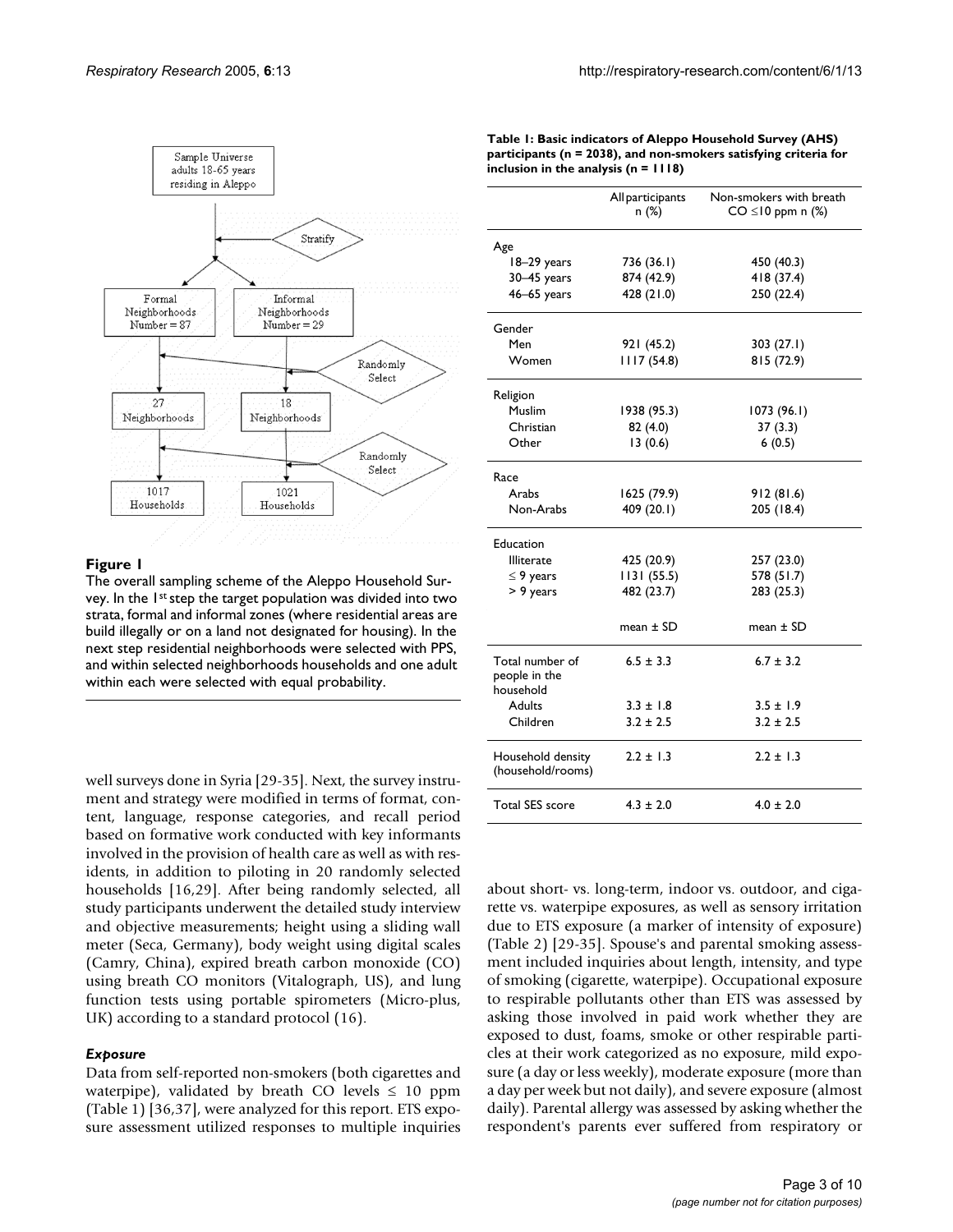| Table 2: Various indicators of exposure to ETS among adults |
|-------------------------------------------------------------|
| non-smokers (n = 1118) in Aleppo, Syria.                    |

|                                                | Non-smokers<br>with CO≤10<br>ppm n (%) |
|------------------------------------------------|----------------------------------------|
| Spouse's smoking (cigarettes and waterpipe)    | 351 (43.7)*                            |
| Parental smoking                               |                                        |
| None                                           | 374 (33.5)                             |
| Father                                         | 591 (52.9)                             |
| Mother                                         | 36 (3.2)                               |
| Both                                           | 117 (10.5)                             |
| Number of household smokers                    |                                        |
| Cigarettes $\geq 1$ smoker                     | 543 (48.6)                             |
| Waterpipe $\geq 1$ smoker                      | 47(4.2)                                |
| Both $\geq 1$ smoker                           | 108(9.7)                               |
| Past year regular exposure to other's smoke    | 769 (68.8)                             |
| Past week sensory irritation from ETS exposure |                                        |
| Sometimes                                      | 188 (16.8)                             |
| Many times                                     | 103(9.2)                               |
| Past week hours spent daily with smokers       |                                        |
| At home                                        |                                        |
| $\leq$   hour/day                              | 651 (58.2)                             |
| >1 hour/day                                    | 467 (41.8)                             |
| At other places                                |                                        |
| $\leq$   hour/day                              | 795 (71.I)                             |
| >1 hour/day                                    | 323 (28.9)                             |
| Exposure to smoking at workplace               |                                        |
| Yes/well ventilated                            | 205 (58.9)*                            |
| Yes/poor ventilated                            | 32 (9.2)*                              |
| Average cigarettes smoked daily in the house   |                                        |
| $I-I0$ cig/day                                 | 438 (39.2)                             |
| $>$ 10 cig/day                                 | 281 (25.1)                             |
| Average waterpipes smoked daily in the house   |                                        |
| I-2 waterpipe/day                              | 33 (3.0)                               |
| > 2 waterpipe/day                              | 8(0.7)                                 |
| House policy regarding smoking                 |                                        |
| Smoking is not allowed at all                  | 40 (3.6)                               |
| Smoking is allowed for only few guests         | 137 (12.3)                             |
| Smoking is allowed only in special places      | 106(9.5)                               |
| Smoking is not restricted at all               | 812 (72.6)                             |
| Differs between cigarettes and waterpipes      | 23 (2.1)                               |

\* Calculated from the number of non-smokers who are currently married ( $n = 803$ ), or employed ( $n = 348$ )

nose allergy with responses categorized into none, father, mother, or both.

#### *Outcomes*

Past year recurrent cough and recurrent shortness of breath were defined as having 3 or more recognizable episodes of these symptoms. Those reporting recurrent cough or shortness of breath were asked to select, from a provided list, one or more options that best described their symptoms (Table [3\)](#page-4-0). The main asthma symptom (past year wheezing/whistling in the chest) and asthma diagnosis were inquired about from all participants, while other asthma symptoms (recurrent cough accompanied by wheezing, recurrent nocturnal cough unrelated to colds, and recurrent episodic shortness of breath accompanied by wheezing) were inquired about among those reporting recurrent cough or shortness of breath. Items related to physician-diagnosed conditions included ever having a diagnosis of (asthma, chronic bronchitis, or emphysema), or the occurrence of a diagnosed condition (sinusitis, acute bronchitis, pneumonia) during the past year. Hay fever was defined conservatively based on positive responses to two questions about past year nasal allergic symptoms (episodes of sneezing, runny or blocked nose when not experiencing a cold), and the co-occurrence of itchy and watery eyes [38]. Severity of respiratory complaints was based on the number of wheezing/whistling episodes for asthma ( $\leq 12$  and  $> 12$ ), reporting more than one episode of sinusitis or acute lower respiratory tract infection, and medical care (medication use, hospital or clinic visits) for respiratory problems (Table [4\)](#page-4-1). Medication or health facility use because of respiratory problems was broken down further by condition (asthma, pneumonia, bronchitis, etc.), but because none of these outcomes were associated with exposure to ETS in our study we used only the parent general question.

Forced Expiratory Volume in the 1<sup>st</sup> second (FEV<sub>1</sub>) and Forced Vital Capacity (FVC) were measured for all participants according to standard guidelines [39]. We used hand-held spirometer (Micro-plus, Micro Medical, Rochester, UK), which have been shown to have good precision and reproducibility [40]. We used newly calibrated spirometers and tested them weekly by team members with known lung functions (allowing for no more than 5% variation between different spirometers). Multiple maneuvers were performed until three satisfactory ones were recorded. The best effort that did not exceed the next best by more than 5% was included in the analysis [41] (Table [5\)](#page-5-0).

#### *Analysis*

Descriptive statistics were calculated for the overall study population and for measures of ETS exposure among nonsmokers (Tables [1,](#page-2-0)2). Composite scores for socioeconomic status (SES score) and self-reported ETS exposure indices were constructed for the analysis (as illustrated in the additional file, Appendix 1). Spearman correlation coefficients were calculated to assess the relation between  $FEV<sub>1</sub>$ , FVC,  $FEV<sub>1</sub>/FVC$  and ETS score. Logistic regression was used to estimate the odds ratio (OR) and the 95%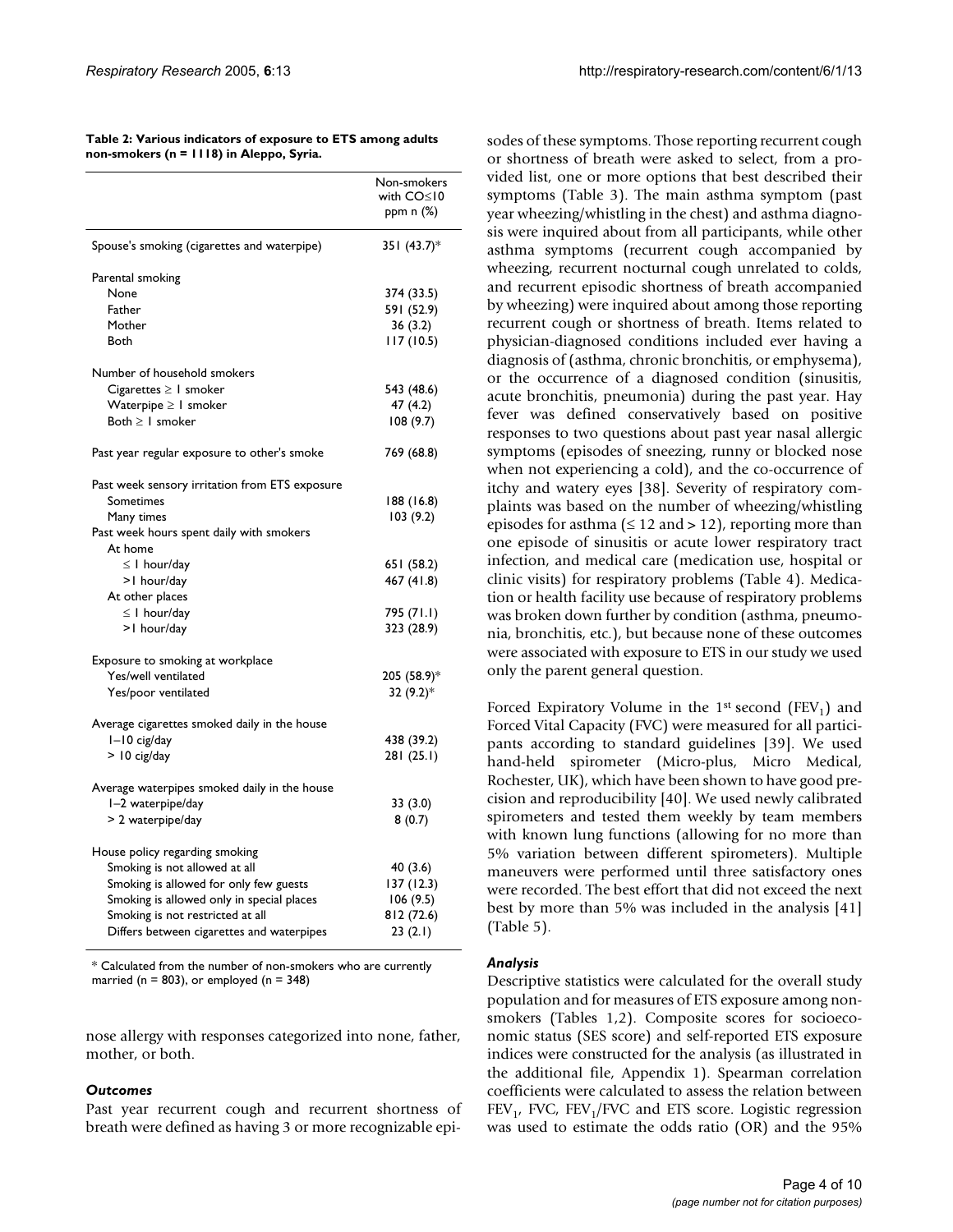#### <span id="page-4-0"></span>**Table 3: Relation between different levels of exposure to ETS and respiratory symptoms/diagnosis among adult non-smokers in Aleppo-Syria (n = 1118)**

|                                                                                      | ETS score*       |                 |                 |
|--------------------------------------------------------------------------------------|------------------|-----------------|-----------------|
| Self-reported respiratory symptoms/diagnoses                                         | middle           | high            | P Dose-response |
| General respiratory symptoms                                                         |                  |                 |                 |
| Past year recurrent cough ( $\geq$ 3 recognizable episodes)                          | $1.3(0.8-1.9)$   | $1.9(1.2-2.9)$  | 0.004           |
| Past year recurrent shortness of breath $(\geq 3$ recognizable episodes)             | $1.6$ (1.1–2.3)  | $1.7(1.1-2.6)$  | 0.001           |
| Past year recurrent exertional shortness of breath that disappears after rest        | $1.8(1.2 - 2.7)$ | $2.0(1.3-3.2)$  | < 0.001         |
| Past year recurrent shortness of breath almost all the time                          | $3.0(1.3-6.8)$   | $2.6$ (1.1–6.3) | 0.02            |
| Symptoms/diagnosis suggestive of asthma                                              |                  |                 |                 |
| Past year wheezing/whistling in the chest                                            | $1.4(0.8-2.2)$   | $1.7(1.0-2.8)$  | 0.05            |
| Past year recurrent episodic dry cough accompanied by wheezing/whistling             | $1.9(1.0-3.7)$   | $1.9(0.9-3.9)$  | 0.05            |
| Past year recurrent nocturnal cough, not related to colds, that wakes the subject up | $1.2(0.7-1.9)$   | $1.9(1.1-3.2)$  | 0.02            |
| Past year recurrent episodic shortness of breath accompanied by wheezing             | $2.2$ (1.1–4.4)  | $1.6(0.7-3.7)$  | 0.06            |
| Ever diagnosed asthma                                                                | $1.8(1.2 - 2.8)$ | $1.4(0.9-2.4)$  | 0.1             |
| Hay fever (nasal allergy symptoms with eye itching and watering)                     | $0.9(0.6-1.3)$   | $1.5(0.9-2.3)$  | 0.01            |
| Symptoms/diagnosis suggestive of chronic bronchitis                                  |                  |                 |                 |
| Productive cough that lasts most of the winter                                       | $1.2(0.7-2.2)$   | $1.6(0.8-2.9)$  | 0.2             |
| Recurrent shortness of breath accompanied by cough and phlegm                        | $2.2$ (1.1–4.7)  | $2.5$ (1.1–5.6) | 0.02            |
| Ever diagnosed chronic bronchitis/emphysema                                          | $1.1(0.5-2.2)$   | $1.2(0.5-2.7)$  | 0.6             |
| Symptoms/diagnosis suggestive of respiratory infection                               |                  |                 |                 |
| Past year recurrent cough accompanying upper respiratory infections (cold, flue)     | $1.0(0.7 - 1.6)$ | $1.5(0.9-2.4)$  | 0.1             |
| Past year recurrent cough with bloody phlegm                                         | $1.1(0.5-2.6)$   | $1.4(0.6-3.4)$  | 0.7             |
| Past year sinusitis                                                                  | $1.0(0.6 - 1.7)$ | $1.7(1.0-2.9)$  | 0.09            |
| Past year diagnosed acute lower respiratory infection (bronchitis, pneumonia)        | $1.3(0.7-2.3)$   | $1.9(1.1-3.6)$  | 0.03            |

\* Odds ratio and 95% confidence interval for the relation between ETS score tertiles (lower being referent) and respiratory symptoms/diagnosis according to multivariate logistic regression adjusted for age, gender, SES score, hay fever, parental allergy, pack-years (for ex-daily smokers), occupational exposure to respirable pollutants other than ETS

#### <span id="page-4-1"></span>**Table 4: Relation between different levels of exposure to ETS and severity of respiratory problems of adult non-smokers in Aleppo-Syria**

|                                                                                         | $ETS score*$     |                |                 |  |
|-----------------------------------------------------------------------------------------|------------------|----------------|-----------------|--|
| Severity of respiratory problems                                                        | middle           | high           | P Dose-response |  |
|                                                                                         |                  |                |                 |  |
| Number of wheezing attacks in the past year $(\leq 12 \text{ vs. } > 12)$               | $0.6(0.2-2.2)$   | $1.2(0.3-4.5)$ | 0.6             |  |
| Number of episodes of sinusitis (once vs. more than once)                               | $0.5(0.2 - 1.4)$ | $1.2(0.4-4.1)$ | 0.3             |  |
| Number of episodes of acute lower respiratory tract infection (once vs. more than once) | $1.4(0.4-4.6)$   | $0.7(0.2-2.3)$ | 0.3             |  |
| Past year doctor's or hospital visit because of respiratory problems                    | $1.4(0.9-2.1)$   | $1.2(0.7-2.0)$ | 0.4             |  |
| Past month medication use for respiratory problems                                      | $1.0(0.5 - 1.7)$ | $1.0(0.5-1.9)$ | 0.7             |  |

\* Odds ratio and 95% confidence interval for the relation between ETS score tertiles (lower being referent) and respiratory symptoms/diagnosis according to multivariate logistic regression adjusted for age, gender, SES score, hay fever, parental allergy, pack-years (for ex-daily smokers), occupational exposure to respirable pollutants other than ETS

confidence interval for the relation between ETS score and respiratory symptoms adjusting for age, sex, SES score, parental allergy, occupational exposure to other respiratory pollutants, and pack years (for ex-daily smokers). Linear regression analysis was used to assess the relationship between ETS score and lung function (FEV<sub>1</sub>, FVC, and  $FEV<sub>1</sub>/FVC$ ) adjusting for age, BMI, SES score, and occupational exposure to other respiratory irritants, as well as interaction terms of age with height and weight. This analysis was performed separately for men and women, since lung development and response to ETS has been shown to differ by gender [26,28]. In both multivariate models (logistic, linear), ETS score was first entered as a categorical variable (low; bottom tertile, middle; middle tertile, high; top tertile) for the calculation of OR for different gradients of exposure, then as continuous variable for the calculation of *p* for dose-response relationship. Because of the concern that ex-smokers may avoid ETS exposure and have respiratory problems (giving us a group with potentially most respiratory problems but least exposure), we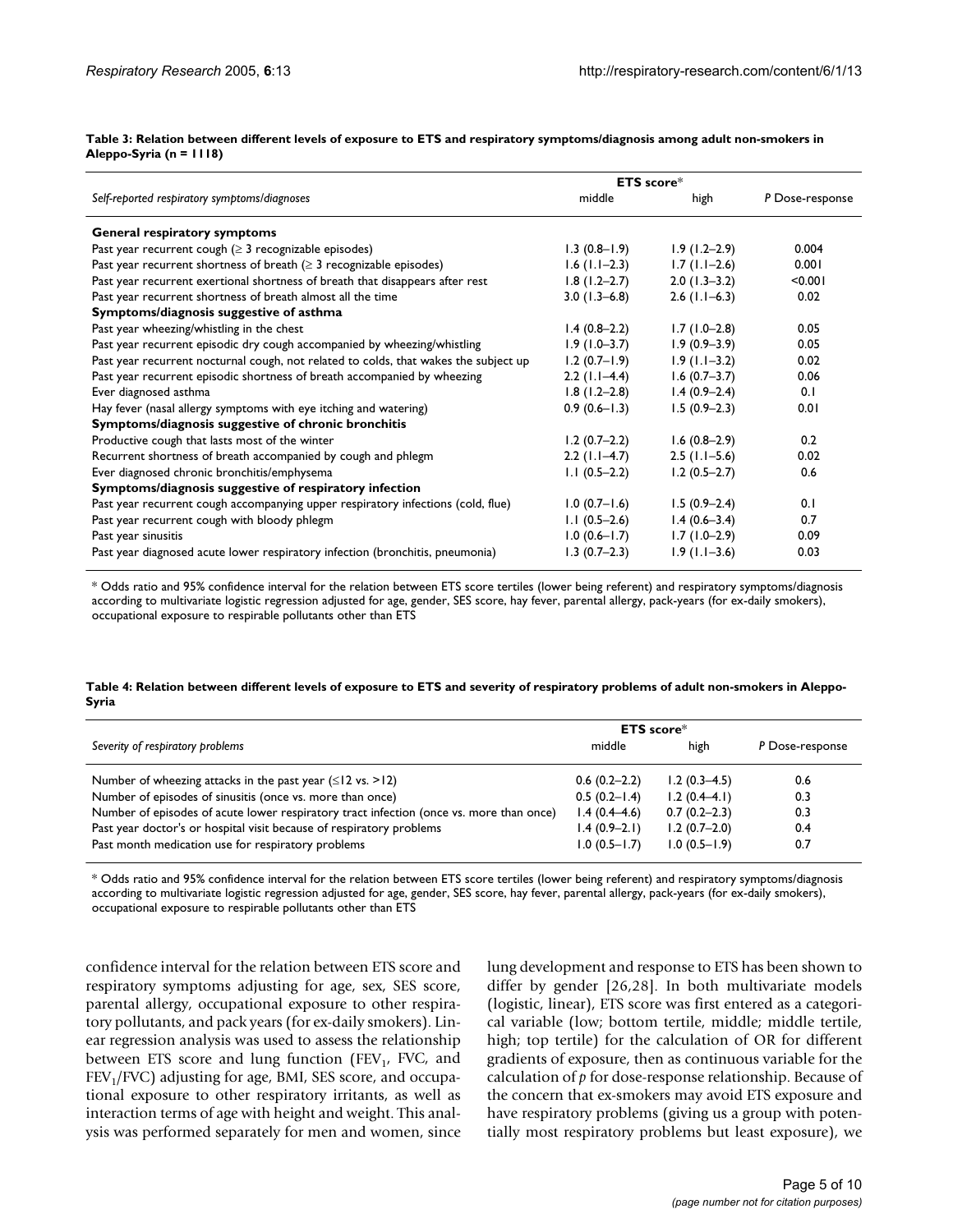| <b>ETS</b> score |                                 |                             |                 |  |  |
|------------------|---------------------------------|-----------------------------|-----------------|--|--|
|                  | middle                          | high                        | P Dose-response |  |  |
| Men              |                                 |                             |                 |  |  |
| $FEV1$ (ml)      | $-46.8$ ( $-215.4$ to $121.7$ ) | 34.3 (-140.5 to 209.1)      | 0.3             |  |  |
| $FVC$ (ml)       | 63.9 (-167.5 to 295.3)          | 147.9 (-89.1 to 385.0)      | 0.5             |  |  |
| $FEV_1/FVC$ (%)  | $-1.2$ ( $-3.7$ to 1.6)         | $-1.0$ ( $-3.5$ to 1.6)     | 0.5             |  |  |
| Women            |                                 |                             |                 |  |  |
| FEVI (ml)        | -87.8 (-164.8 to -10.7)         | -58.7 (-136.5 to 19.1)      | 0.3             |  |  |
| $FVC$ (ml)       | 3.1 (-103.8 to 110.1)           | $-72.2$ ( $-182.4$ to 38.1) | 0.2             |  |  |
| $FEV1/FVC$ (%)   | $-2.0$ ( $-3.8$ to $-0.3$ )     | $-1.0$ ( $-2.9$ to 0.8)     | 0.1             |  |  |

<span id="page-5-0"></span>

|  |  | Table 5: Relation between exposure to ETS and lung functions among men and women non-smokers (n = 623) in Aleppo-Syria |  |  |  |
|--|--|------------------------------------------------------------------------------------------------------------------------|--|--|--|
|--|--|------------------------------------------------------------------------------------------------------------------------|--|--|--|

\* Unstandardized linear regression coefficient and 95% confidence interval for the relation between ETS score tertiles (lower being referent) and lung function tests adjusted for age, BMI, SES score, hay fever, pack years (for ex-cigarette smokers), occupational exposure, parental allergy, and interaction terms of age with height and age with weight

repeated the analysis including only never smokers, but this did not affect the results considerably (analysis not shown). All analyses were done by SPSS 11.

#### **Results**

From a total of 2038 valid survey responses (45.2% men, mean age 35.3 ± 12.1, response rate 86%), 1118 (27.1% men) satisfied the inclusion criteria for the exposuresymptoms analysis (Table [1](#page-2-0)), and 623 (30% men) for the exposure-lung functions analysis (Table [5](#page-5-0)). According to ETS score (mean  $\pm$  SD 8.8  $\pm$  3.6, median 9), the vast majority of non-smokers in our population were exposed to ETS, whereby only 3.6% had levels  $\leq$  2 and 21.1% had levels  $\leq$  5 (Table 2).

Logistic regression analysis of the relation between ETS score and self-reported symptoms/diagnosis generally shows a dose-response association with symptoms and diagnosed acute lower respiratory tract infection (acute bronchitis, pneumonia). General respiratory symptoms associated with exposure to ETS were past year recurrent cough (ORs for comparison between middle, high, with the low exposure group were 1.3 and 1.9, respectively, with *p* for dose response *0.004*), past year recurrent shortness of breath (ORs 1.6 and 1.7, *p = 0.001*), past year recurrent exertional shortness of breath that disappears after rest (ORs 1.8 and 2,  $p < 0.001$ ), past year recurrent shortness of breath almost all of the time (ORs 3 and 2.6,  $p = 0.02$ ). Additionally, several symptoms suggestive of asthma/allergy were related to ETS exposure, including past year recurrent wheezing/whistling in the chest (ORs 1.4 and 1.7,  $p = 0.05$ , past year recurrent episodic dry cough accompanied by wheezing (ORs 1.9 and 1.9, *p = 0.05*), past year recurrent episodic shortness of breath accompanied by wheezing (ORs 2.2 and 1.6,  $p = 0.06$ ), past year recurrent nocturnal cough not related to cold that wakes the subject up (ORs 1.2 and 1.9,  $p = 0.02$ ), and past year hay fever symptoms (ORs 0.9 and 1.5,  $p = 0.01$ ). Among symptoms suggestive of chronic bronchitis, ETS exposure was associated with recurrent shortness of breath accompanied by cough and phlegm (ORs 2.2 and 2.5,  $p = 0.02$ ). And finally, past year episodes of acute lower respiratory infection (bronchitis, pneumonia) were associated with exposure to ETS (OR 1.3 and 1.9, *p = 0.03*) (Table [3\)](#page-4-0).

In contrast, exposure to ETS was not related to severity of respiratory complaints judged by the number of episodes (wheezing, sinusitis, acute bronchitis, pneumonia), medical care utilization for respiratory problems in general (Table [4\)](#page-4-1), as well as medical care utilization for a specific problem (e.g. asthma, pneumonia, analysis not shown).

In the univariate analysis, there was a weak inverse correlation between ETS score and  $FEV_1$  (coefficient -0.1,  $p <$ *0.001*), FVC (-0.1, *p = 0.002*), and %FEV1/FVC (-0.6, *p = 0.1*). Linear regression analysis between ETS exposure score and lung functions showed significant inverse associations with indices of airflow limitation (FEV<sub>1</sub> and FEV<sub>1</sub>/ FVC) only in women. Women in the middle category of ETS exposure had on average 88 ml deficit in  $FEV_1$  and 2% in  $FEV<sub>1</sub>/FVC$  in comparison to those in the low exposure category. This association did not show a dose-response relationship (Table [5](#page-5-0)).

#### **Discussion**

This study shows that exposure to ETS is universal among non-smoking adults in Aleppo-Syria. This exposure is associated with respiratory complaints of both infectious and non-infectious etiology in a dose-response fashion, suggesting a causal relationship. Unlike data from developed countries, however, exposure to ETS was not related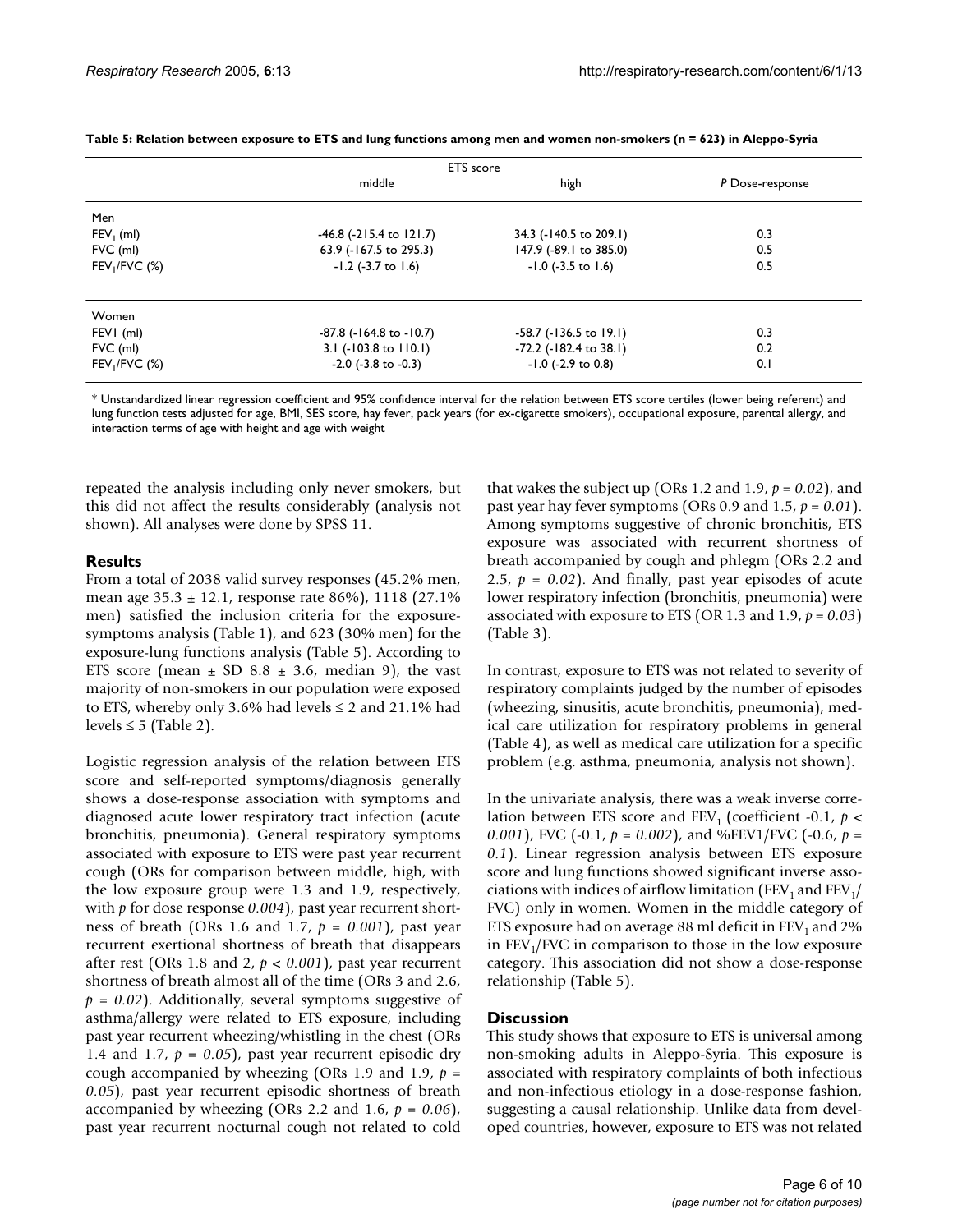to increased severity of asthma or other respiratory conditions judged by symptoms frequency and medical care utilization because of respiratory problems. ETS exposure was associated with decrements in lung functions suggestive of airflow limitation (FEV<sub>1</sub> and FEV<sub>1</sub>/FVC) among women only.

Error and bias in ascertainment are always a concern in cross-sectional studies, due to imprecise or differential recall. We tried to minimize such problems by not highlighting tobacco or ETS exposure when introducing the study to participants [42], by using symptoms/diagnosis descriptors that are native to the target population, and by assessing multiple indices of both exposures and outcomes. We have some indicators that such bias was limited, including lack of associations between a diagnosis of asthma or chronic bronchitis and ETS score. Remarkably, recurrent cough with bloody phlegm, one of the potentially most startling respiratory symptoms, was not associated with ETS exposure in this study, giving further support of minimal recall bias. Our reliance on selfreported exposure is also a potential limitation, but studies have repeatedly shown that self-report is a valid measure of ETS exposure that correlates with other objective markers such as cotinine [43-46]. Understandably, the composite ETS score is a crude quantitative measure of ETS exposure. We opted for its use to incorporate various sources of information about exposure to ETS in order to differentiate between meaningful gradients of exposure for the purpose of the analysis. On the other hand, the diversity of information relevant to ETS exposure considered in this study, in addition to the verification of nonsmoking status by breath CO measurement, and the use of multiple subjective and objective outcomes, helped delineate the exposed group and conduct a robust analysis.

The widespread exposure to ETS among adults in Aleppo, suggests that it is rather hard to avoid such exposure in this environment. The vast majority of non-smokers in Aleppo are exposed to ETS both at home and outside. This exposure is sufficiently intense to cause sensory (eye and nose) irritation for a quarter of nonsmokers. In comparison, less than a quarter of non-smokers in a national sample of 43,732 adults in the US report exposure to ETS [47]. Interestingly, such spread of exposure is occurring in the face of enacted laws banning smoking in public buildings, worksites, and transportation in Syria since the nineties [48]. Our results indicate that these laws are not enforced, as about two thirds of working non-smokers report exposure to others' smoke at work. Accordingly, these results should provide solid ground for public health advocates and authorities to push for the application of policies and measures to protect non-smokers from this hazardous exposure. Although not in the realm of laws and regulations, the widespread liberal attitude towards smoking in

the house suggests a general lack of awareness, or dismissal, of the health damaging effects of ETS exposure to household members. Remarkably, about three quarters of studied households do not restrict indoor smoking whatsoever, and only a small minority (3.6%) has total restriction. This shows that in societies where smoking is rather a norm, it becomes hard to employ smoking restrictions even in one's own house. Increasing public awareness of this health hazard is thus an area where public health advocacy can make a difference.

In general, this study shows stronger and dose-dependent relationships of ETS exposure with general respiratory symptoms (i.e. recurrent cough or shortness of breath) than with symptoms characteristic of specific respiratory problems (asthma, bronchitis). Arguably, general symptoms are more easily identifiable as well as shared among many respiratory problems. The magnitude of difference in self-reported asthma symptoms according to exposure level is generally in the range of a twofold increase. This effect magnitude is similar to that reported in adults from 16 European countries (European Community Respiratory Health Survey, ECRHS), but lower than that reported from the Swiss Study on Air Pollution and Lung Diseases in Adults (SAPALDIA) [49,50]. Similar to studies from developed countries, we found a dose-response relationship between exposure to ETS and respiratory symptoms, implying a causal relationship [28,49-52]. On the other hand, unlike data from European nations (ECRHS), we found a 50% increase in hay fever symptoms for the high exposure group compared to those with low exposure. We defined hay fever according to symptom report, however, while the ECRHS inquired about suffering from allergic rhinitis or hay fever [49]. Also, among symptoms indicative of chronic bronchitis, only recurrent shortness of breath with cough and phlegm was associated with ETS exposure in our study, while in the ECRHS ETS exposure during childhood was associated with increased reporting of recurrent cough and phlegm in adulthood [28]. Since cough and phlegm are common symptoms of infectious respiratory problems, likely to be widespread in our population due to overcrowding and poor housing conditions, such symptoms can be non-specific indicators of chronic bronchitis in our setting, while shortness of breath can be more specific marker of this condition.

Level of exposure to ETS in our population was not associated with severity of asthma, sinusitis, or lower respiratory tract infection. In contrast, in a study of 349 adults with asthma in the US, Eisner and colleagues found that exposure to ETS at baseline was associated with more symptom severity and emergency/hospital admissions because of asthma at 18 month followup [53]. Medical care utilization for respiratory problems is likely to be an inadequate indicator of severity in a low-income country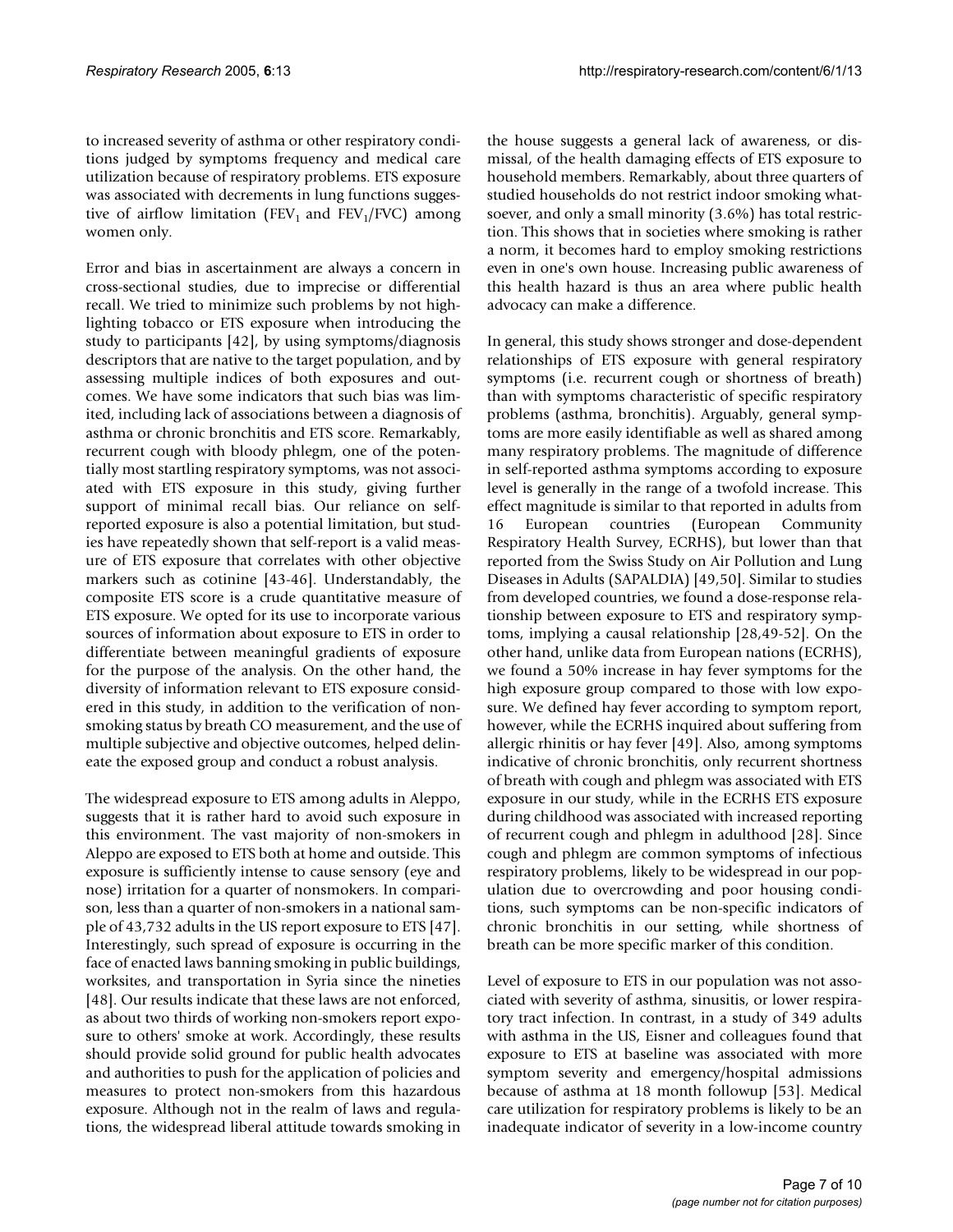such as Syria, where the lack of medical insurance and limited public health services render seeking private health care the last resort for most adults in this country. On the other hand, as it will be discussed later, the lack of a comparison group of non-exposed individuals may have contributed to the absence of association between ETS exposure and symptoms severity in this study.

Studies of the relation between exposure to ETS and lung function have generally shown a detrimental effect of such exposure. This effect, however, was not consistent and of low magnitude generally (50–100 ml) [3]. For example, in a population-based sample of adults from the NHANES III survey in the US, exposure to ETS was associated with decreased lung functions (FEV<sub>1</sub>, FVC, FEV<sub>1</sub>/FVC) in women but not men [26]. Data from the ECRHS involving 18,922 adults from 17 European countries show that exposure to parental smoking in childhood was associated with impaired lung function [28]. The effect on lung function differed, however, according to participant's gender, parental smoking (mother, father, both), and period of exposure (during pregnancy, childhood) [28]. Our study shows that exposure to ETS is associated with decreased lung function indicative of airflow limitation (FEV<sub>1</sub>, and FEV<sub>1</sub>/FVC) in female but not male non-smokers. The reduction for the middle compared to low exposure category was in the magnitude of 88 ml for  $FEV<sub>1</sub>$  and 2% for  $FEV<sub>1</sub>/FVC$ . Although other studies have reported similar gender-specific vulnerability of women [26], it is important to emphasize the small number of male nonsmokers in our sample (less than one third). We also could not elicit a dose-response in the relation between ETS exposure and airflow limitation among women, although ETS score was weakly correlated to  $FVE<sub>1</sub>$  in the univariate analysis. It is possible that we are dealing in our setting with levels of exposure that exceed those occurring in western societies. Indeed, because of the low magnitude of the effect of ETS exposure on lung function, studies have relied on comparisons of exposed vs. nonexposed individuals to assess this relationship [49,53-55]. In our sample, however, we had very few subjects with no or little exposure, which could have reduced the sensitivity of our analysis. Another possibility is that the relatively crude measure of ETS (ETS score) we used may better differentiate between gradients of exposure at its lower stratum than higher.

# **Conclusions**

This study shows that exposure to ETS is rampant among adult non-smokers in Syria, where it is hard to escape it due to a high prevalence of smoking, household overcrowding, and lack of smoking restrictions. This exposure is leading to increased respiratory symptoms/disease of both infectious and non infectious etiologies, and is likely to have deleterious effects on respiratory function among women. In addition, the dose-response association found between exposure to ETS and respiratory symptoms point towards causal relationship. These results send a clear message to health advocates and policy makers about the spread and harmful effects of exposure to ETS in Syria and on the importance of collective efforts to educate both the public and authorities about this major health hazard and ways to effectively protect non-smokers from it. In addition to giving further support to the health hazards of ETS exposure, this study can provide guidance for future research on this issue in other developing countries.

### **List of abbreviations**

• AC- air condition

• AHS- Aleppo Household Survey

• ECRHS- European Community Respiratory Health Survey

- ETS- environmental tobacco smoke
- FEV<sub>1</sub>- forced expiratory volume in the 1<sup>st</sup> second
- FVC- forced vital capacity

• NHANES III- third National Health and Nutrition Examination Survey

- OR- odds ratio
- PC- personal computer.
- ppm- part per million
- PPS- probability proportionate to size

• SAPALDIA Swiss Study on Air Pollution and Lung Diseases in Adults

- SD-standard deviation
- TV- television

# **Authors' contribution**

W Maziak, designed the study, conducted the analysis and wrote the 1st draft of the manuscript. KD Ward, T Eissenberg, participated in the study design and co-authored the manuscript. S Rastam and F Mzayek participated in the data management, analysis, and co-authored the manuscript.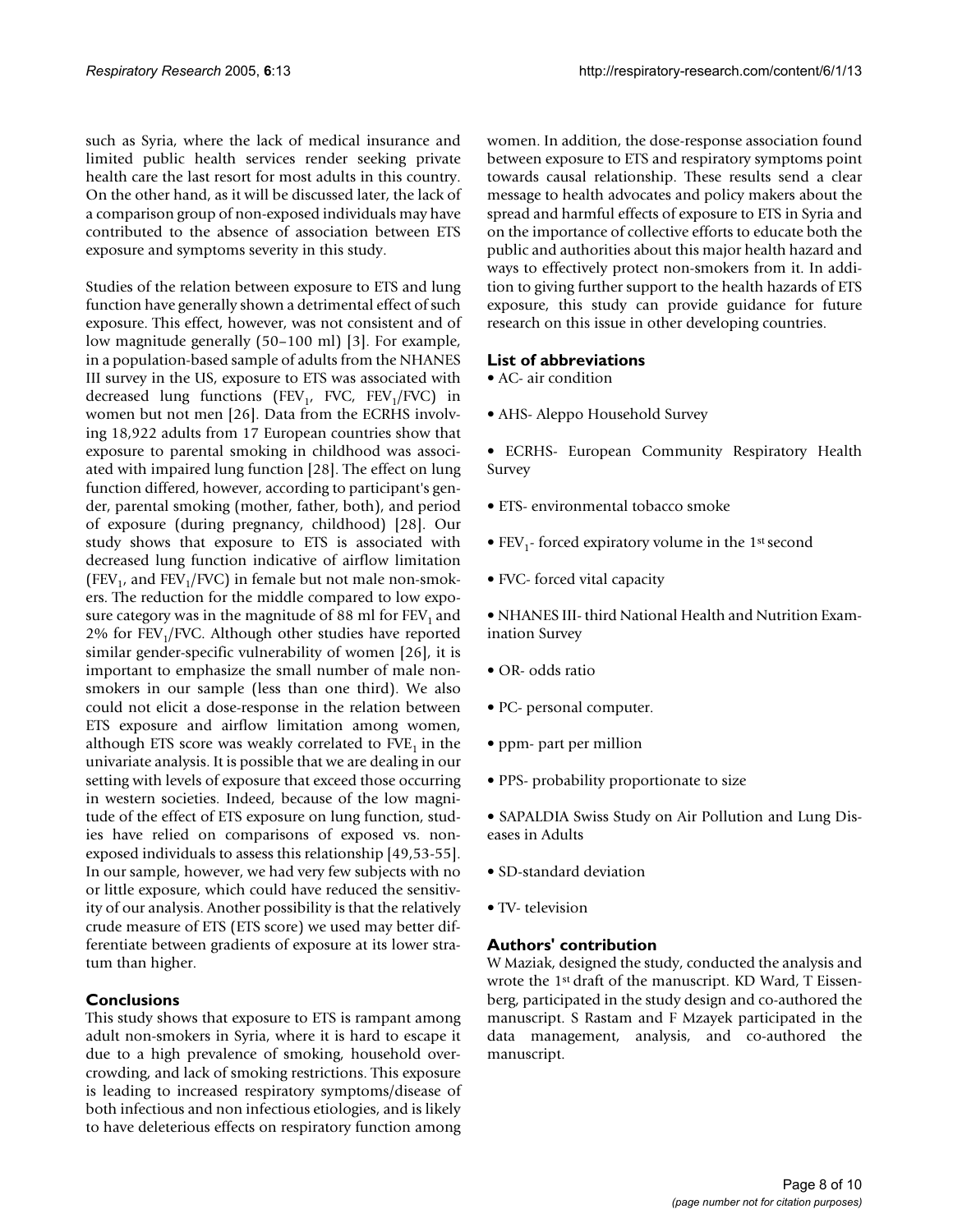### **Additional material**

#### **Additional File 1**

*Appendix 1 : Composite scores for SES and ETS used in the study with the total score categorized around tertile cut off points.*

Click here for file

[\[http://www.biomedcentral.com/content/supplementary/1465-](http://www.biomedcentral.com/content/supplementary/1465-9921-6-13-S1.doc) 9921-6-13-S1.doc]

#### **Acknowledgment**

This work is supported by USPHS grants R21 TW006545 and R01 TW05962. We especially thank our surveyors for the excellent performance of the challenging task of data collection for this study.

#### **References**

- 1. Cook DG, Strachan DP: **[Health effects of passive smoking10:](http://www.ncbi.nlm.nih.gov/entrez/query.fcgi?cmd=Retrieve&db=PubMed&dopt=Abstract&list_uids=10092699) [Summary of effects of parental smoking on the respiratory](http://www.ncbi.nlm.nih.gov/entrez/query.fcgi?cmd=Retrieve&db=PubMed&dopt=Abstract&list_uids=10092699) [health of children and implications for research.](http://www.ncbi.nlm.nih.gov/entrez/query.fcgi?cmd=Retrieve&db=PubMed&dopt=Abstract&list_uids=10092699)** *Thorax* 1999, **54:**357-366.
- 2. White JR, Froeb HF: **[Small-airways dysfunction in nonsmokers](http://www.ncbi.nlm.nih.gov/entrez/query.fcgi?cmd=Retrieve&db=PubMed&dopt=Abstract&list_uids=7354778) [chronically exposed to tobacco smoke.](http://www.ncbi.nlm.nih.gov/entrez/query.fcgi?cmd=Retrieve&db=PubMed&dopt=Abstract&list_uids=7354778)** *N Engl J Med* 1980, **302(13):**720-3.
- 3. Janson C: **[The effect of passive smoking on respiratory health](http://www.ncbi.nlm.nih.gov/entrez/query.fcgi?cmd=Retrieve&db=PubMed&dopt=Abstract&list_uids=15137524) [in children and adults.](http://www.ncbi.nlm.nih.gov/entrez/query.fcgi?cmd=Retrieve&db=PubMed&dopt=Abstract&list_uids=15137524)** *Int J Tuberc Lung Dis* 2004, **8(5):**510-516.
- 4. DiFranza JR, Aligne CA, Weitzman M: **[Prenatal and postnatal](http://www.ncbi.nlm.nih.gov/entrez/query.fcgi?cmd=Retrieve&db=PubMed&dopt=Abstract&list_uids=15060193) [environmental tobacco smoke exposure and children's](http://www.ncbi.nlm.nih.gov/entrez/query.fcgi?cmd=Retrieve&db=PubMed&dopt=Abstract&list_uids=15060193) [health.](http://www.ncbi.nlm.nih.gov/entrez/query.fcgi?cmd=Retrieve&db=PubMed&dopt=Abstract&list_uids=15060193)** *Pediatrics* 2004, **113(4 Suppl):**1007-1015.
- Lam TH, Leung GM, Ho LM: [The effects of environmental](http://www.ncbi.nlm.nih.gov/entrez/query.fcgi?cmd=Retrieve&db=PubMed&dopt=Abstract&list_uids=11389289) **[tobacco smoke on health services utilization in the first](http://www.ncbi.nlm.nih.gov/entrez/query.fcgi?cmd=Retrieve&db=PubMed&dopt=Abstract&list_uids=11389289) [eighteen months of life.](http://www.ncbi.nlm.nih.gov/entrez/query.fcgi?cmd=Retrieve&db=PubMed&dopt=Abstract&list_uids=11389289)** *Pediatrics* 2001, **107:**e91.
- 6. Maziak W, von Mutius E, Keil U, Hirsch T, Leupold W, Rzehak P, Behrens T, Weiland SK: **[Predictors of health care utilization of chil](http://www.ncbi.nlm.nih.gov/entrez/query.fcgi?cmd=Retrieve&db=PubMed&dopt=Abstract&list_uids=15059195)[dren with asthma in the community.](http://www.ncbi.nlm.nih.gov/entrez/query.fcgi?cmd=Retrieve&db=PubMed&dopt=Abstract&list_uids=15059195)** *Pediatr Allergy Immunol* 2004, **15(2):**166-171.
- 7. Eisner MD: **[Environmental tobacco smoke and adult asthma.](http://www.ncbi.nlm.nih.gov/entrez/query.fcgi?cmd=Retrieve&db=PubMed&dopt=Abstract&list_uids=12512163)** *Clin Chest Med* 2002, **23(4):**749-761.
- 8. Hopp RJ: **[Recurrent wheezing in infants and young children](http://www.ncbi.nlm.nih.gov/entrez/query.fcgi?cmd=Retrieve&db=PubMed&dopt=Abstract&list_uids=12644715) [and bronchial hyperresponsiveness: a perspective.](http://www.ncbi.nlm.nih.gov/entrez/query.fcgi?cmd=Retrieve&db=PubMed&dopt=Abstract&list_uids=12644715)** *Clin Rev Allergy Immunol* 2003, **24(1):**7-18.
- 9. Strachan DP, Cook DG: **[Health effects of passive smoking. 1.](http://www.ncbi.nlm.nih.gov/entrez/query.fcgi?cmd=Retrieve&db=PubMed&dopt=Abstract&list_uids=9404380) [Parental smoking and lower respiratory illness in infancy and](http://www.ncbi.nlm.nih.gov/entrez/query.fcgi?cmd=Retrieve&db=PubMed&dopt=Abstract&list_uids=9404380) [early childhood.](http://www.ncbi.nlm.nih.gov/entrez/query.fcgi?cmd=Retrieve&db=PubMed&dopt=Abstract&list_uids=9404380)** *Thorax* 1997, **52(10):**905-914.
- 10. Li JS, Peat JK, Xuan W, Berry G: **[Meta-analysis on the association](http://www.ncbi.nlm.nih.gov/entrez/query.fcgi?cmd=Retrieve&db=PubMed&dopt=Abstract&list_uids=10023785) between environmental tobacco smoke (ETS) exposure and [the prevalence of lower respiratory tract infection in early](http://www.ncbi.nlm.nih.gov/entrez/query.fcgi?cmd=Retrieve&db=PubMed&dopt=Abstract&list_uids=10023785) [childhood.](http://www.ncbi.nlm.nih.gov/entrez/query.fcgi?cmd=Retrieve&db=PubMed&dopt=Abstract&list_uids=10023785)** *Pediatr Pulmonol* 1999, **27(1):**5-13.
- 11. Peat JK, Keena V, Harakeh Z, Marks G: **[Parental smoking and res](http://www.ncbi.nlm.nih.gov/entrez/query.fcgi?cmd=Retrieve&db=PubMed&dopt=Abstract&list_uids=12052321)[piratory tract infections in children.](http://www.ncbi.nlm.nih.gov/entrez/query.fcgi?cmd=Retrieve&db=PubMed&dopt=Abstract&list_uids=12052321)** *Paediatr Respir Rev* 2001, **2(3):**207-213.
- 12. Smith KR, Samet JM, Romieu I, Bruce N: **[Indoor air pollution in](http://www.ncbi.nlm.nih.gov/entrez/query.fcgi?cmd=Retrieve&db=PubMed&dopt=Abstract&list_uids=10817802) [developing countries and acute lower respiratory infections](http://www.ncbi.nlm.nih.gov/entrez/query.fcgi?cmd=Retrieve&db=PubMed&dopt=Abstract&list_uids=10817802) [in children.](http://www.ncbi.nlm.nih.gov/entrez/query.fcgi?cmd=Retrieve&db=PubMed&dopt=Abstract&list_uids=10817802)** *Thorax* 2000, **55:**518-532.
- 13. World Health Organization/United Nations Environment Program (WHO/UNEP): **Urban air pollution in mega-cities of the world.** Oxford: Blackwell; 1997.
- 14. *Arab Human Development Report* 2002 [[http://www.undp.org/rbas/](http://www.undp.org/rbas/ahdr/) [ahdr/](http://www.undp.org/rbas/ahdr/)].
- 15. Maziak W, Mzayek F, al-Musharref M: **[Effects of environmental](http://www.ncbi.nlm.nih.gov/entrez/query.fcgi?cmd=Retrieve&db=PubMed&dopt=Abstract&list_uids=11338691) [tobacco smoke on the health of children in the Syrian Arab](http://www.ncbi.nlm.nih.gov/entrez/query.fcgi?cmd=Retrieve&db=PubMed&dopt=Abstract&list_uids=11338691) [Republic.](http://www.ncbi.nlm.nih.gov/entrez/query.fcgi?cmd=Retrieve&db=PubMed&dopt=Abstract&list_uids=11338691)** *East Mediterr Health J* 1999, **5(4):**690-697.
- 16. Maziak W, Ward KD, Mzayek F, Rastam S, Bachir ME, Fouad MF, Hammal F, Asfar T, Mock J, Nuwayhid I, Frumkin H, Grimsley F, Chibli M: **Mapping the health and environmental situation in informal zones in Aleppo, Syria; report from the Aleppo Household Survey.** . under review
- 17. Rastam S, Ward KD, Eissenberg T, Maziak W: **[Estimating the](http://www.ncbi.nlm.nih.gov/entrez/query.fcgi?cmd=Retrieve&db=PubMed&dopt=Abstract&list_uids=15294023) [beginning of the waterpipe epidemic in Syria.](http://www.ncbi.nlm.nih.gov/entrez/query.fcgi?cmd=Retrieve&db=PubMed&dopt=Abstract&list_uids=15294023)** *BMC Public Health* 2004, **4(1):**32.
- 18. Maziak W, Ward KD, Afifi Soweid RA, Eissenberg T: **Tobacco smoking using a waterpipe: a re-emerging strain in a global epidemic.** *Tobacco Control* 2004 in press.
- 19. Maziak W, Ward KD, Eissenberg T: **[Factors related to frequency](http://www.ncbi.nlm.nih.gov/entrez/query.fcgi?cmd=Retrieve&db=PubMed&dopt=Abstract&list_uids=15380294) [of narghile \(waterpipe\) use: the first insights on tobacco](http://www.ncbi.nlm.nih.gov/entrez/query.fcgi?cmd=Retrieve&db=PubMed&dopt=Abstract&list_uids=15380294) [dependence in narghile users.](http://www.ncbi.nlm.nih.gov/entrez/query.fcgi?cmd=Retrieve&db=PubMed&dopt=Abstract&list_uids=15380294)** *Drug Alcohol Depend* 2004, **76(1):**101-106.
- 20. Shihadeh A: **[Investigation of mainstream smoke aerosol of the](http://www.ncbi.nlm.nih.gov/entrez/query.fcgi?cmd=Retrieve&db=PubMed&dopt=Abstract&list_uids=12453738) [argileh water-pipe.](http://www.ncbi.nlm.nih.gov/entrez/query.fcgi?cmd=Retrieve&db=PubMed&dopt=Abstract&list_uids=12453738)** *Food Chem Toxicol* 2003, **41(1):**143-152.
- 21. Bruce N, Perez-Padilla R, Albalak R: **[Indoor air pollution in devel](http://www.ncbi.nlm.nih.gov/entrez/query.fcgi?cmd=Retrieve&db=PubMed&dopt=Abstract&list_uids=11019457)[oping countries: a major environmental and public health](http://www.ncbi.nlm.nih.gov/entrez/query.fcgi?cmd=Retrieve&db=PubMed&dopt=Abstract&list_uids=11019457) [challenge.](http://www.ncbi.nlm.nih.gov/entrez/query.fcgi?cmd=Retrieve&db=PubMed&dopt=Abstract&list_uids=11019457)** *Bull WHO* 2000, **78(9):**1078-1092.
- 22. **Addressing the impact of household energy and indoor air pollution on the health of the poor: implication for policy action and intervention measures** [[http://www.who.int/media](http://www.who.int/mediacentre/events/H&SD_Plaq_no9.pdf) [centre/events/H&SD\\_Plaq\\_no9.pdf](http://www.who.int/mediacentre/events/H&SD_Plaq_no9.pdf)]
- 23. Jenkins MA, Hopper JL, Bowes G, Carlin JB, Flander LB, Giles GG: **[Factors in childhood as predictors of asthma in adult life.](http://www.ncbi.nlm.nih.gov/entrez/query.fcgi?cmd=Retrieve&db=PubMed&dopt=Abstract&list_uids=8038673)** *BMJ* 1994, **309(6947):**90-93.
- 24. Kunzli N, Schwartz J, Stutz EZ, Ackermann-Liebrich U, Leuenberger P: **[Association of environmental tobacco smoke at work and](http://www.ncbi.nlm.nih.gov/entrez/query.fcgi?cmd=Retrieve&db=PubMed&dopt=Abstract&list_uids=11081239) forced expiratory lung function among never smoking asth[matics and non-asthmatics: The SAPALDIA-Team. Swiss](http://www.ncbi.nlm.nih.gov/entrez/query.fcgi?cmd=Retrieve&db=PubMed&dopt=Abstract&list_uids=11081239) [Study on Air Pollution and Lung Disease in Adults.](http://www.ncbi.nlm.nih.gov/entrez/query.fcgi?cmd=Retrieve&db=PubMed&dopt=Abstract&list_uids=11081239)** *Soz Praventivmed* 2000, **45(5):**208-217.
- 25. Svendsen KH, Kuller LH, Martin MJ, Ockene JK: **[Effects of passive](http://www.ncbi.nlm.nih.gov/entrez/query.fcgi?cmd=Retrieve&db=PubMed&dopt=Abstract&list_uids=3661526) [smoking in the Multiple Risk Factor Intervention Trial.](http://www.ncbi.nlm.nih.gov/entrez/query.fcgi?cmd=Retrieve&db=PubMed&dopt=Abstract&list_uids=3661526)** *Am J Epidemiol* 1987, **126(5):**783-795.
- 26. Eisner MD: **[Environmental tobacco smoke exposure and pul](http://www.ncbi.nlm.nih.gov/entrez/query.fcgi?cmd=Retrieve&db=PubMed&dopt=Abstract&list_uids=12153756)[monary function among adults in NHANES III: impact on](http://www.ncbi.nlm.nih.gov/entrez/query.fcgi?cmd=Retrieve&db=PubMed&dopt=Abstract&list_uids=12153756) [the general population and adults with current asthma.](http://www.ncbi.nlm.nih.gov/entrez/query.fcgi?cmd=Retrieve&db=PubMed&dopt=Abstract&list_uids=12153756)** *Environ Health Perspect* 2002, **110(8):**765-770.
- 27. Enstrom JE, Kabat GC: **[Environmental tobacco smoke and](http://www.ncbi.nlm.nih.gov/entrez/query.fcgi?cmd=Retrieve&db=PubMed&dopt=Abstract&list_uids=12750205) [tobacco related mortality in a prospective study of Califor](http://www.ncbi.nlm.nih.gov/entrez/query.fcgi?cmd=Retrieve&db=PubMed&dopt=Abstract&list_uids=12750205)[nians, 1960–98.](http://www.ncbi.nlm.nih.gov/entrez/query.fcgi?cmd=Retrieve&db=PubMed&dopt=Abstract&list_uids=12750205)** *BMJ* 2003, **326(7398):**1057.
- Svanes C, Omenaas E, Jarvis D, Chinn S, Gulsvik A, Burney P: [Paren](http://www.ncbi.nlm.nih.gov/entrez/query.fcgi?cmd=Retrieve&db=PubMed&dopt=Abstract&list_uids=15047948)**[tal smoking in childhood and adult obstructive lung disease:](http://www.ncbi.nlm.nih.gov/entrez/query.fcgi?cmd=Retrieve&db=PubMed&dopt=Abstract&list_uids=15047948) results from the European Community Respiratory Health [Survey.](http://www.ncbi.nlm.nih.gov/entrez/query.fcgi?cmd=Retrieve&db=PubMed&dopt=Abstract&list_uids=15047948)** *Thorax* 2004, **59(4):**295-302.
- 29. Hammal F, Mock J, Ward K, Beach B, Fouad MF, Maziak W: **Assessment of community conditions and health problems in lowincome neighborhoods in Aleppo, Syria,.** . under review
- 30. Asher MI, Keil U, Anderson HR, Beasley R, Crane J, Martinez F, Mitchell EA, Pearce N, Sibbald B, Stewart AW, Strachan D, Weiland SK, Williams SC: **[The International Study of Asthma and Allergies](http://www.ncbi.nlm.nih.gov/entrez/query.fcgi?cmd=Retrieve&db=PubMed&dopt=Abstract&list_uids=7789502) [in Childhood \(ISAAC\): Rationale and methods.](http://www.ncbi.nlm.nih.gov/entrez/query.fcgi?cmd=Retrieve&db=PubMed&dopt=Abstract&list_uids=7789502)** *Eur Respir J* 1995, **8:**483-491.
- 31. Burney PG, Luczynska C, Chinn S, Jarvis D: **[European Community](http://www.ncbi.nlm.nih.gov/entrez/query.fcgi?cmd=Retrieve&db=PubMed&dopt=Abstract&list_uids=8050554) [Respiratory Health Survey.](http://www.ncbi.nlm.nih.gov/entrez/query.fcgi?cmd=Retrieve&db=PubMed&dopt=Abstract&list_uids=8050554)** *Eur Respir J* 1994, **7(5):**954-960.
- 32. Chen R, Tunstall-Pedoe H, Tavendale R: **[Environmental tobacco](http://www.ncbi.nlm.nih.gov/entrez/query.fcgi?cmd=Retrieve&db=PubMed&dopt=Abstract&list_uids=11511742) [smoke and lung function in employees who never smoked:](http://www.ncbi.nlm.nih.gov/entrez/query.fcgi?cmd=Retrieve&db=PubMed&dopt=Abstract&list_uids=11511742) [the Scottish MONICA study.](http://www.ncbi.nlm.nih.gov/entrez/query.fcgi?cmd=Retrieve&db=PubMed&dopt=Abstract&list_uids=11511742)** *Occup Environ Med* 2001, **58(9):**563-568.
- 33. Eisner MD, Katz PP, Yelin EH, Hammond SK, Blanc PD: **[Measure](http://www.ncbi.nlm.nih.gov/entrez/query.fcgi?cmd=Retrieve&db=PubMed&dopt=Abstract&list_uids=11564616)[ment of environmental tobacco smoke exposure among](http://www.ncbi.nlm.nih.gov/entrez/query.fcgi?cmd=Retrieve&db=PubMed&dopt=Abstract&list_uids=11564616) [adults with asthma.](http://www.ncbi.nlm.nih.gov/entrez/query.fcgi?cmd=Retrieve&db=PubMed&dopt=Abstract&list_uids=11564616)** *Environ Health Perspect* 2001, **109(8):**809-814.
- 34. Maziak W: **[Smoking in Syria: Profile of an Arab Developing](http://www.ncbi.nlm.nih.gov/entrez/query.fcgi?cmd=Retrieve&db=PubMed&dopt=Abstract&list_uids=11934135) [Country.](http://www.ncbi.nlm.nih.gov/entrez/query.fcgi?cmd=Retrieve&db=PubMed&dopt=Abstract&list_uids=11934135)** *Int J Tuberc Lung Dis* 2002, **6(3):**183-191.
- 35. Maziak W, Ward KD, Afifi Soweid RA, Eissenberg T: **Standardizing questionnaire items for the assessment of waterpipe tobacco use in epidemiological studies.** *Public Health* 2004 in press.
- 36. Lando HA, McGovern PG, Kelder SH, Jeffery RW, Forster JL: **[Use of](http://www.ncbi.nlm.nih.gov/entrez/query.fcgi?cmd=Retrieve&db=PubMed&dopt=Abstract&list_uids=1915217) [carbon monoxide breath validation in assessing exposure to](http://www.ncbi.nlm.nih.gov/entrez/query.fcgi?cmd=Retrieve&db=PubMed&dopt=Abstract&list_uids=1915217) [cigarette smoking in a worksite population.](http://www.ncbi.nlm.nih.gov/entrez/query.fcgi?cmd=Retrieve&db=PubMed&dopt=Abstract&list_uids=1915217)** *Health Psychology* 1991, **10:**296-301.
- 37. Morabia A, Bernstein MS, Curtin F, Berode M: **[Validation of self](http://www.ncbi.nlm.nih.gov/entrez/query.fcgi?cmd=Retrieve&db=PubMed&dopt=Abstract&list_uids=11162330)[reported smoking status by simultaneous measurement of](http://www.ncbi.nlm.nih.gov/entrez/query.fcgi?cmd=Retrieve&db=PubMed&dopt=Abstract&list_uids=11162330) [carbon monoxide and salivary thiocyanate.](http://www.ncbi.nlm.nih.gov/entrez/query.fcgi?cmd=Retrieve&db=PubMed&dopt=Abstract&list_uids=11162330)** *Prev Med* 2001, **32:**82-88.
- 38. Maziak W, Behrens T, Brasky TM, Duhme H, Rzehak P, Weiland SK, Keil U: **[Are asthma and allergies in children and adolescents](http://www.ncbi.nlm.nih.gov/entrez/query.fcgi?cmd=Retrieve&db=PubMed&dopt=Abstract&list_uids=12823113) [increasing? Results from ISAAC phase I and phase III surveys](http://www.ncbi.nlm.nih.gov/entrez/query.fcgi?cmd=Retrieve&db=PubMed&dopt=Abstract&list_uids=12823113) [in Munster, Germany.](http://www.ncbi.nlm.nih.gov/entrez/query.fcgi?cmd=Retrieve&db=PubMed&dopt=Abstract&list_uids=12823113)** *Allergy* 2003, **58(7):**572-579.
- 39. Roca J, Burgos F, Sunyer J, Saez M, Chinn S, Anto JM, Rodriguez-Roisin R, Quanjer PH, Nowak D, Burney P: **[References values for forced](http://www.ncbi.nlm.nih.gov/entrez/query.fcgi?cmd=Retrieve&db=PubMed&dopt=Abstract&list_uids=9657579)**